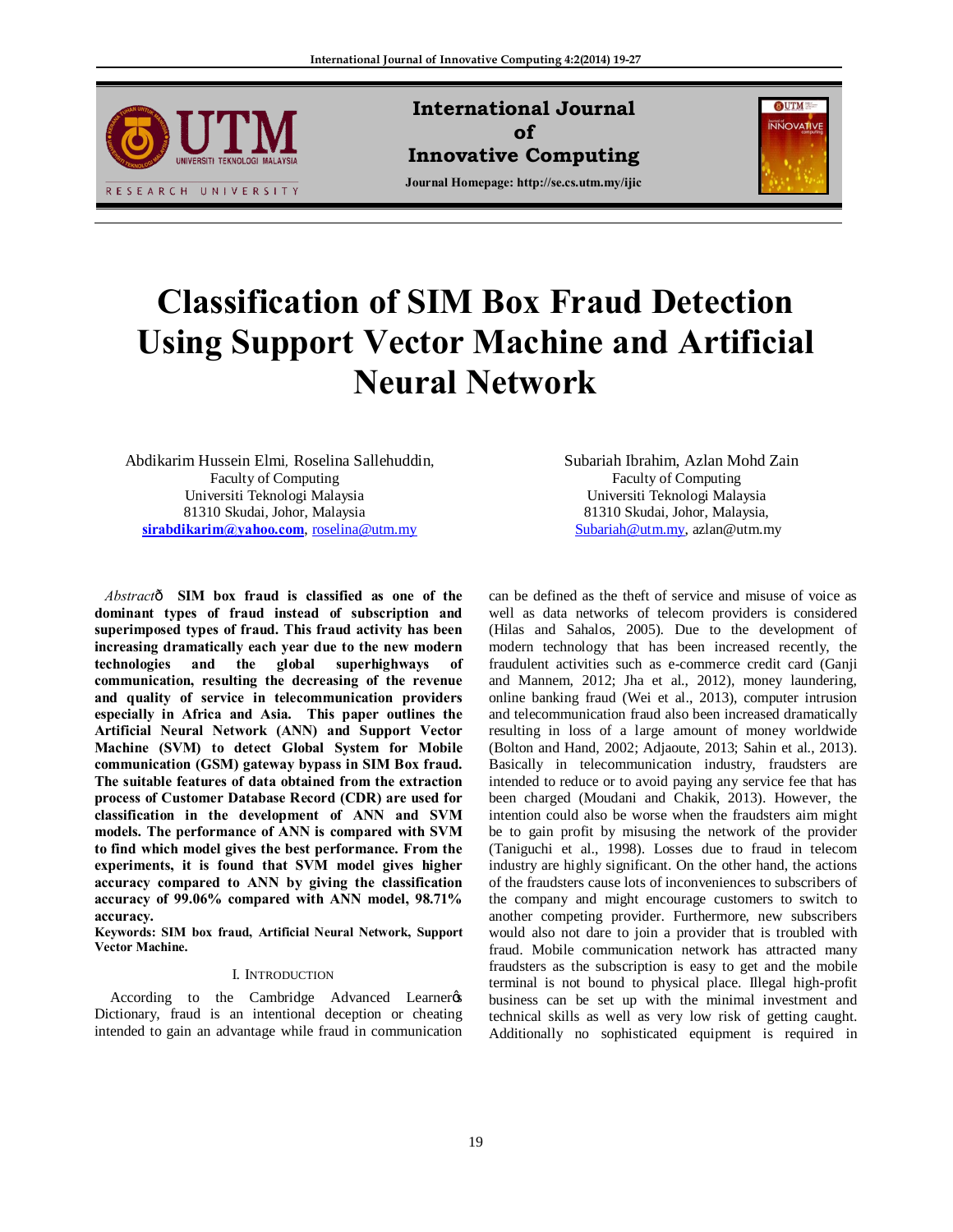committing most types of fraud. For example, simple methods like social engineering can be used to obtain access codes and makes implementation of fraud feasible. Finally, a single phone call made is directly convertible to money. Since fraud has direct impact to the telecom companies as well as their customers, the detection and prevention of fraud has become a priority (Pandya, 2013).

Fraud detection methods continuously evolve from time to time (Zou et al., 2012). There is no comprehensive published research on this area mainly due to the lack of publicly available data to perform the experiment. Any broad research published publicly about fraud detection methods will be utilized by fraudsters to evade from detection (Azgomi, 2009). The data to be used for the experiments contains confidential information of customers and in most cases law and enforcement authorities prohibit exposing the confidential information of customers, making them difficult to access them difficult to access (Hilas and Sahalos, 2005; Suman and Nutan, 2013). Moreover, many fraud detection problems involved huge data sets that are constantly evolving (Bolton and Hand, 2002). For example, the data sets can be large as tenth of thousands of calls per weekday for an organization with 3 or 4 thousand employees to hundreds of millions of calls for national carriers. Processing these data sets in a search for fraudster ts activities or calls requires more than mere novelty of statistical model, and also need fast and efficient algorithms. Existing research work is mainly focusing on subscription and superimposed types of fraud which are the dominant types of fraud in telecom industries worldwide. However, another type of fraud called SIM box bypass fraud has become a challenging threat to telecom companies in some parts of Africa and Asia. The success of this fraud depends on obtaining SIM cards. Therefore the effects of SIM box bypass fraud vary across countries. In countries where unregistered SIM cards are not allowed and the government laws recognize the SIM box devices as illegal equipment, the effect is less compared to countries where obtaining of SIM cards by customers is very cheap or even free and government laws do not prohibit unregistered subscribers. The fact that this type of fraud is not a problem for all telecom companies worldwide might justify the reason why the publicly available research on this type of fraud is very limited.

SIM box fraud takes place when individuals or organizations buy thousands of SIM cards offering free or low cost calls to mobile numbers. The SIM cards are used to channel national or international calls away from mobile network operators and deliver them as local calls, costing operators' millions in revenue loss (Telenor, 2010). A SIM box is VoIP gateway device that maps the call from VoIP to a SIM card (in the SIM box) of the same mobile operator of the destination mobile. The paper is aims to identify a set of suitable descriptors and features from Customer Database Record (CDR) in order to detect the SIM box fraud. It was found that a total of nine features found from the derivation of the attributes in CDR. Multilayer Perceptron (MLP) in Artificial Neural Network and Support Vector Machine (SVM) are promising solutions to this type of problem as they can learn complex patterns within a noisy data. SVM has

recently found considerable attention in classification problems due to its generalization capabilities and speed of processing. Therefore SVM will also be applied in this problem. The models were developed and the best model of ANN and SVM will be compared so that the best model to classify the SIM box fraud detection can be determined.

The remainder of this paper is structured as follows. The previous research works of fraud detection as well as theoretical implementation of ANN and SVM are briefly reviewed in section 2. Section 3 describes the research methodologies and also the model development for SIM box fraud detection. Section 4 reports the findings and the discussion of the results followed by a conclusion of the study in Section 5.

#### II. RELATED STUDIES

This section reviews some prominent work related to fraud detection methodologies in telecommunication industry as well as other related domains like financial institutions such as banks which have similar fraud characteristics. Most of these approaches are focusing on analysis of the customer information by means of statistical and probabilistic methods, or machine learning algorithms and rule based systems.

Barson et al. (1996) applied supervised feed-forward neural network (NN) to detect the anomalous use of subscribers. The recent and historic activity profile were constructed and it is found that the empirical results of the system show that NN can accurately classify 92.5% of the subscribers. Krenker et al. (2009) proves that using bidirectional Neural Network (bi-ANN) in predicting generic mobile phone fraud in real time gave high percentage of accuracy. Bi-ANN is used in prediction the time series of call duration attribute of subscribers in order to identify any unusual behavior. The results show that bi-ANN is capable of predicting these time series, resulting 90% success rate in optimal network configuration. However call duration is the only parameter used, therefore other relevant parameters are missing to accurately predict customer behavior. Farvaresh and Seperi (2011) applying decision tree (DT),NN and SVM in order to identify customer with residential subscription of wire line telephone service but used it for commercial purposes to get lower tariffs which is classified as subscription fraud. The employed data mining approach consist of preprocessing, clustering and classification phases. Combination of SOM and K-Means were used in the clustering phase and decision tree (C4.5), Neural Network, SVM as single classifiers were examined in the classification phase. The results are presented in terms of confusion matrix. DT, NN and SVM as single classifiers were able to correctly classify 88.1%, 84.9% and 88.2% respectively. Therefore SVM has shown best among all the classifiers. The limitation might be the computational aspects if implement in real applications.

Neural Networks (MLP) and SVM are promising solutions to this type of problem as shown in the literature discussion above as. They have been used for different types of fraud in telecom industry as well as financial institutions and they show acceptable results. Therefore SVM and Neural Network will be applied in this problem to compare the two classifiers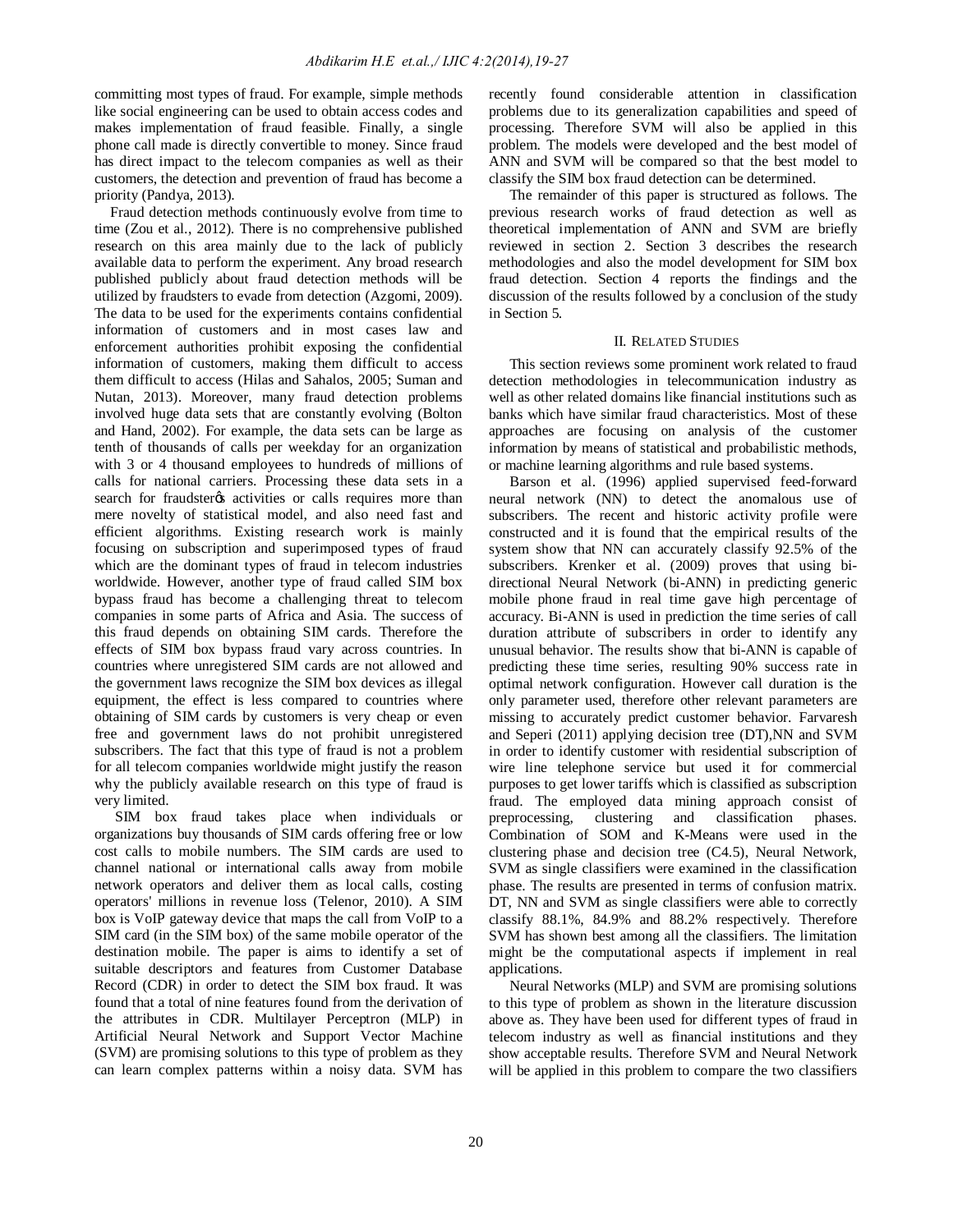so that classifier that shows better performance in terms of accuracy and speed can be selected. Other commonly used classifiers are Naïve Bayes and Decision trees but in this domain they are not widely used and in the cases where they have been used they have not shown good performance results compared to ANN and SVM (Farvaaresh and Seperi, 2011). The data set that will be used for the experiment contains SIM box fraud SIM cards that have been correctly labelled as fraud and normal SIM cards. This means that supervised learning approach will be used in this classification problem.

#### *A. Artificial Neural Network*

A neuron has a number of inputs and one output. It combines all the input values (Combination), does certain calculations, and then triggers an output value (activation) (MacLennan, 2008; Mark et al., 2007; Paliwar and Kumar, 2009). There are different ways to combine inputs. One of the most popular methods is the weighted sum, meaning that the sum of each input value is multiplied by its associated weight. Therefore, for a given node *g* we have:

$$
Net_{g} = \sum w_{ij} x_{ij} = w_{0j} x_{0j} + w_{1j} x_{1j} + ... w_{ij} x_{ij}
$$
 (1)

Where  $x_{ij}$  represents the *ig*th input to node *j*,  $w_{ij}$  represents the weight associated with the *i*<sup>'th</sup> input to node *j* and there are  $I +$ 1 inputs to node *j*.

The value obtained from the combination function is passed to non-linear activation function as input. One of the most common activation functions used by Neural Network is the sigmoid function. This is a nonlinear functions and result in nonlinear behaviour. Sigmoid function is used in this study. Following is definitions of sigmoid function:

$$
Sigmoid = \frac{1}{1 + e^{-x}}\tag{2}
$$

Where  $x$  is the input value and  $e$  is base of natural logarithms, equal to about 2.718281828. The output value from this activation function is then passed along the connection to the connected nodes in the next layer. Back-propagation algorithm is a commonly used supervised algorithm to train feedforward networks. The whole purpose of neural network training is to minimize the training errors. Equation 3 gives one of the common methods for calculating the error for neurons at the output layer using the derivative of the logistic function:

$$
Err = O_i(1 - O_i)(T_i - O_i)
$$
\n(3)

In this case, *Oi* is the output of the output neuron unit *i*, and  $T_i$  is the actual value for this output neuron based on the training sample. The error calculation of the hidden neurons is based on the errors of the neurons in the subsequent layers and the associated weights as shown in equation 4.

$$
Err_i = O_i (1 - O_i) \sum_j Err_iW_{ij}
$$
 (4)

 $O_i$  ithe output of the hidden neuron unit *I*, which has *j* outputs to the subsequent layer. *Err<sub>i</sub>* is the error of neuron unit *j*, and  $W_{ii}$  is the weight between these two neurons. After the error of each neuron is calculated, the next step is to adjust the weights in the network accordingly using equation 5.

$$
W_{ij,new} = W_{ij} + l \cdot Err_j \cdot O_i \tag{5}
$$

Here *l*, is value ranging from 0 to 1.The variable *l* is called learning rate. If the value of *l* is smaller, the changes on the weights get smaller after each iteration, signifying slower learning rates. Figure 1 shows the flow of ANN implementation.

#### *B. Support Vector Machine*

SVM which is developed by Vapnik (1995) is based on the idea of structural risk management (SRM). SVM is a relatively new computational learning method constructed based on the statistical learning theory classifier (Chiu and Guao, 2008). SVM is based on the concept of decision planes that define decision boundaries. A decision plane is one that separates between a set of objects having different class memberships. SVM creates a hyperplane by using a linear model to implement nonlinear class boundaries through some nonlinear mapping input vectors into a high-dimensional feature space.



Fig. 1: Flow of ANN implementation

For a binary classification problem where there are only two classes in the training data  $y_i = \{-1, 1\}$  a hyper-plane can be defined as: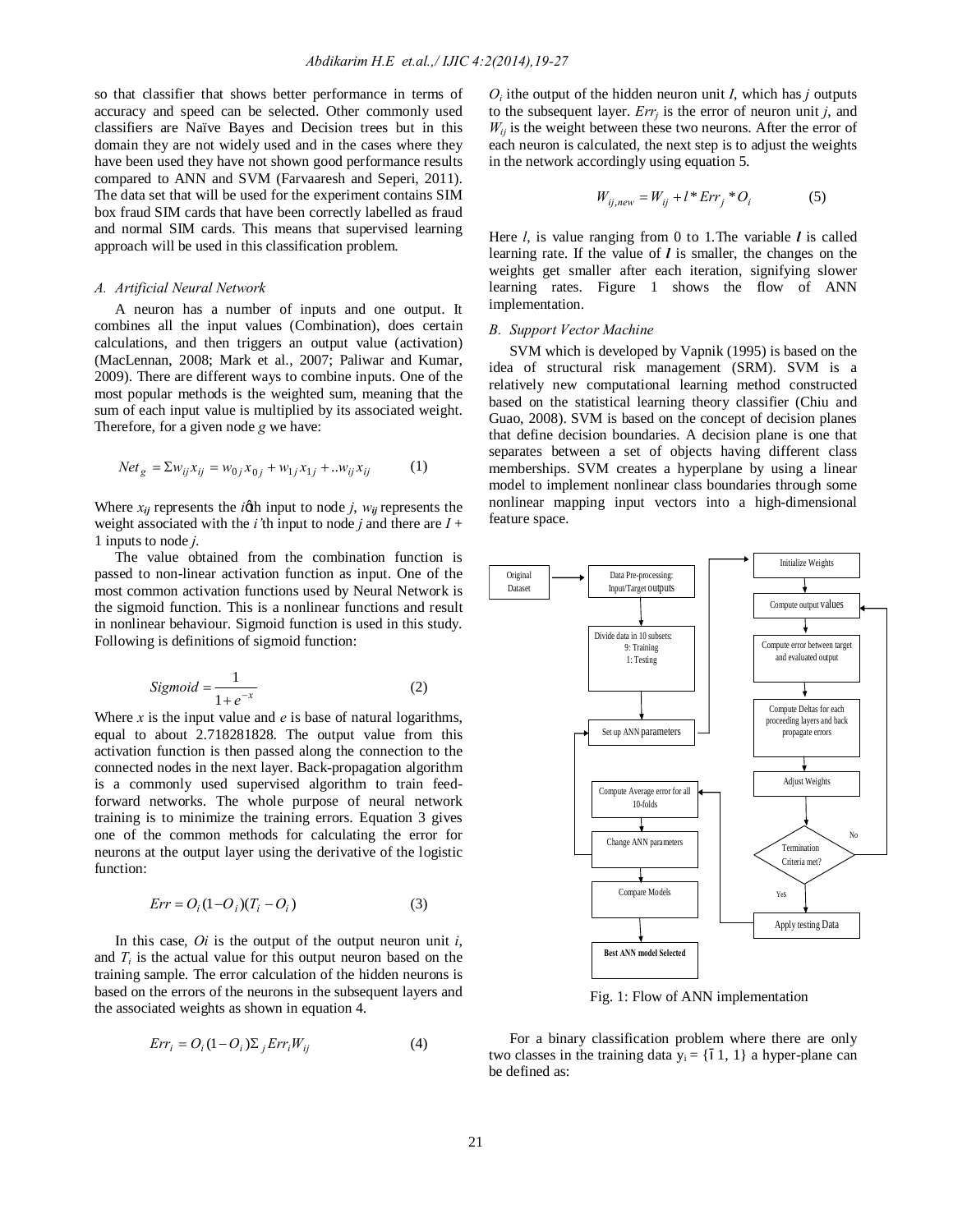$$
W \cdot x + b = 0 \tag{6}
$$

Where  $W$  is the normal to the hyper-plane as shown in equation 6 and offset parameter *b* allows us to increase the margin.  $|b| / |W|$  is the parameter that determines the shortest distance of the plane from the origin.

For a good classification model the positive and negative examples of the training data should fulfil the following two conditions:

$$
W.xi + b \ge +1 \quad for \quad yi = +1
$$
  
\n
$$
W.xi + b \le -1 \quad for \quad yi = -1
$$
\n(7)

These inequalities can be combined into one set of inequalities:

$$
y_i(W \cdot x_i + b) \ge 1 \forall 1 \forall i \tag{8}
$$

The SVM finds an optimal hyper-plane responsible for the largest separation of the two classes. In nonlinear SVM, the training samples are mapped to a higher dimensional space with the help of a kernel function *K(xi ,xj )* instead of the inner product  $\langle x_i, x_j \rangle$ . Some of the famous kernel functions are the polynomial kernels, radial basis function kernels, and linear kernels (Radhika and Shashi, 2009). The equations for these kernels are shown in equation 9, 10 and 11. Linear Kernel Function :

$$
k(x_i, x_j) = 1 + x_i^{\dagger} x_j \tag{9}
$$

Polynomial Kernel Function:

$$
k(x_i, x_j) = (1 + x_i^t x_j)^p \tag{10}
$$

Radial Base Function

$$
k(x_i, x_j) = exp(-\partial ||x_{i-}^{\text{t}} x_j||^p)
$$
 (11)

Where  $k(x_i, x_i)$  is the kernel function where each data

from set  $x_i$  has an influence on the kernel point of test value  $x_i$ . is a parameter for RBF kernel and *p* is the number of

polynomial degrees for polynomial kernel function. This study considered linear kernel, Polynomial and RBF as a kernel function in SVM model implementation. Choice of kernel functions is the main parameter experimented together with *C* penalty parameter. For each kernel function experimented, the parameters associated with the kernel function that can also have impact on the results are considered.

### III. METHODOLOGIES

This study mainly focused on three different parts, which is the datasets and descriptors, development of ANN model and also development of SVM model.

## *A. Datasets and Descriptors*

The data sets used in this study is obtained from Customer Database Record (CDR) which stored the calls information of each subscriber. This study is based on Global System for Mobile communication (GSM) network and specifically CDR database of prepaid subscribers. The Artificial Neural Network (ANN) based on multilayer perceptron and Support Vector Machine (SVM) models were developed using 234,324 calls made by 6415 subscribers from one Cell-ID of the company *o* network. This dataset consisted of 2126 fraud subscribers and 4289 normal subscribers which is equivalent to 66.86% of legitimate subscribers and 33.14% of SIM box fraud subscribers. The total duration of these call transactions was two months, which are January 2012 and February 2012. A total of 9 features have been identified to be useful in detecting SIM box fraud, as shown in Table 1.

| Table 1: Selected Descriptors |  |
|-------------------------------|--|
|-------------------------------|--|

|                                | Field Name            | Description                     | Data type  |
|--------------------------------|-----------------------|---------------------------------|------------|
|                                |                       |                                 | Continuous |
|                                | Call sub              | This is the                     |            |
| <b>Identification</b><br>Field |                       | Subscriber                      |            |
|                                |                       | <b>Identity Module</b>          |            |
|                                |                       | (SIM) number                    |            |
|                                |                       | which will be                   |            |
|                                |                       | used as the                     |            |
|                                |                       | identity field                  |            |
|                                | <b>Total Calls</b>    | This feature is                 | Continuous |
|                                |                       | derived<br>from                 |            |
| Predictor<br>Variables         |                       | counting<br>the                 |            |
|                                |                       | Total<br>Calls                  |            |
|                                |                       | made by each                    |            |
|                                |                       | subscriber on a                 |            |
|                                |                       | single day                      |            |
|                                | <b>Total Numbers</b>  | This feature is                 | Continuous |
|                                | Called                | the<br>total                    |            |
|                                |                       | different unique                |            |
|                                |                       | subscribers                     |            |
|                                |                       | called<br>by<br>the             |            |
|                                |                       | customer                        |            |
|                                |                       | (subscriber) on a               |            |
|                                | <b>Total Minutes</b>  | single day<br>Total duration of | Continuous |
|                                |                       | all calls made by               |            |
|                                |                       | the subscriber in               |            |
|                                |                       | minutes<br>$_{\rm on}$<br>a     |            |
|                                |                       | single day                      |            |
|                                | <b>Total Night</b>    | The total calls                 | Continuous |
|                                | Calls                 | made<br>by<br>the               |            |
|                                |                       | subscriber                      |            |
|                                |                       | during<br>the                   |            |
|                                |                       | midnight $(12:00)$              |            |
|                                |                       | am to $5:00$ am)                |            |
|                                |                       | on a single day                 |            |
|                                | <b>Total Numbers</b>  | The<br>total                    | Continuous |
|                                | Called at night       | different unique                |            |
|                                |                       | subscribers                     |            |
|                                |                       | called during the               |            |
|                                |                       | midnight $(12:00)$              |            |
|                                |                       | am to $5:00$ am)                |            |
|                                |                       | on a single day                 |            |
|                                | <b>Total Minutes</b>  | The<br>total                    | Continuous |
|                                | at night              | duration of<br>all              |            |
|                                |                       | calls made<br>by                |            |
|                                |                       | the subscriber in               |            |
|                                |                       | minutes<br>at                   |            |
|                                |                       | midnight $(12:00)$              |            |
|                                |                       | am to 5:00 am)                  |            |
|                                | <b>Total Incoming</b> | Total number of                 | Continuous |
|                                |                       | calls received by               |            |
|                                |                       | the subscriber on               |            |
|                                |                       | a single day                    |            |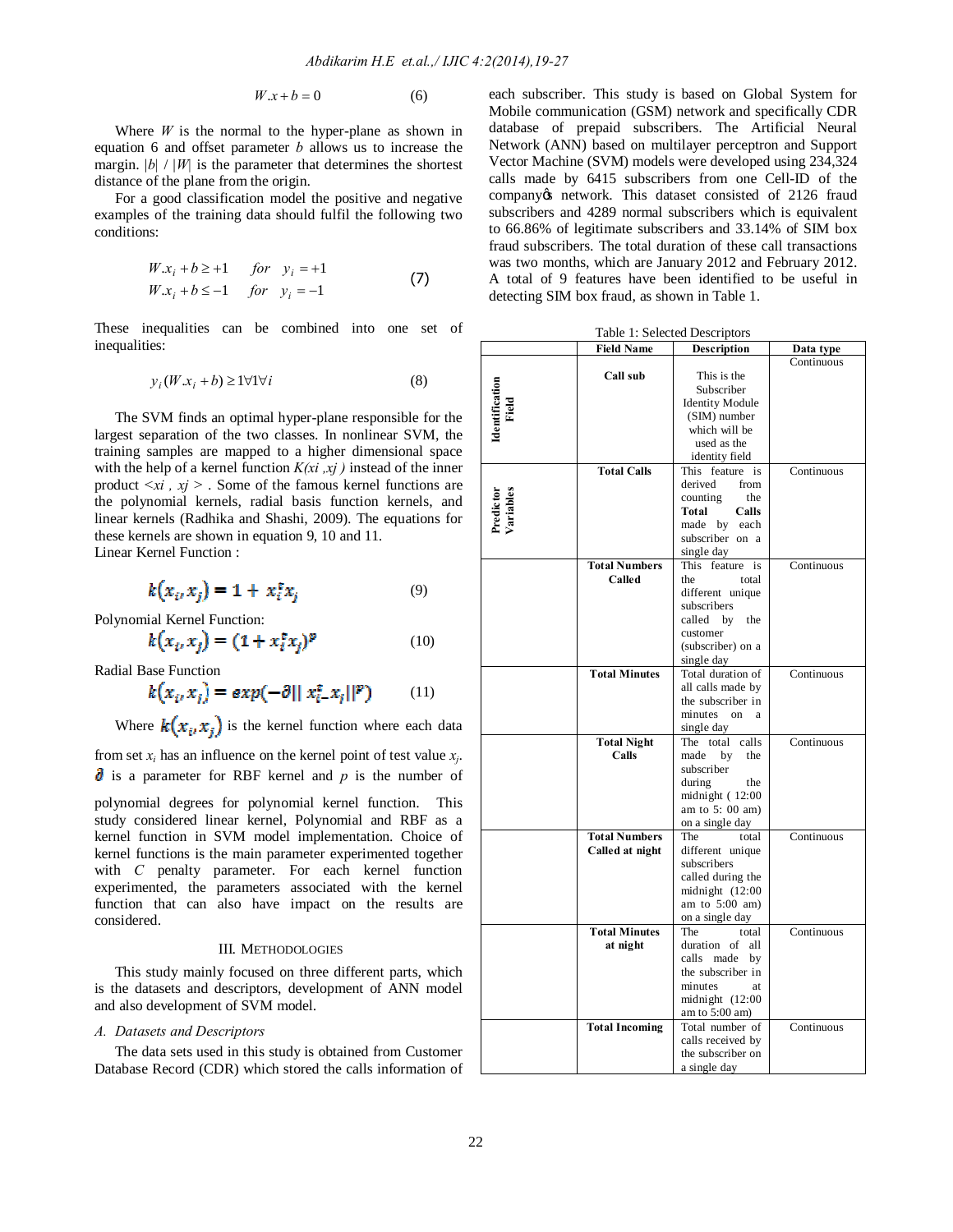| Called<br><b>Numbers to</b><br><b>Total Calls</b><br>ratio | This is the ratio<br>Total<br>the<br>of<br><b>Numbers</b><br>Called/Total<br>calls | Continuous |
|------------------------------------------------------------|------------------------------------------------------------------------------------|------------|
| Average<br><b>Minutes</b>                                  | The<br>the<br>is<br>call<br>average<br>duration of each<br>subscriber              | Continuous |

The choice of features is critical in order to obtain a useful description of the subscriber. According to Table 1, the following features have been selected based on the literature studied on the typical characteristics of SIM BOX fraud subscribers as well as contribution from the experience of the staff who work on telecom fraud for the company obtained from the data.

The data obtained from CDR are not directly used for data mining since it may contain unreliable and noisy data or irrelevant and redundant data. Before the development of the model, the data must undergo the pre-processing process which such as feature extraction, integrating data, handling missing data and also identifying and removing outliners. Then, all the numerical variables have been normalized and compressed to a scale of 0 to 1 to prevent one attribute overly impact the algorithms processing power simply because it contains large numbers. Both Neural Network and SVM require attribute to be normalized to this scale. Therefore Min-Max Normalization was applied to the numerical variables.

## *B. Development of ANN Model*

For the development of ANN model, few parameters settings need to be considered. There are number of hidden layers, number of neurons in each hidden layer, learning rate and the momentum. Different parameter settings were tested until the optimal network architecture is obtained in order to obtain the best ANN model. The number of hidden layers and the number of neurons in each hidden layer have significant influence on the performance of the network (Notton et al., 2013). In this research, the determination of number of hidden neurons is referred to Laurene (1994) which introduced a rule as stated in the following formula.

$$
h = n \tag{12}
$$

$$
h = n/2 \tag{13}
$$

$$
h = 2n \tag{14}
$$

Where *n* is the number of neuron in the input layer while *h* is the number of neurons in the hidden layer. In this research, the number of neurons in input layer is 9; therefore 9, 5 and 18 are the number of nodes in the hidden layer.

To evaluate the models, K-fold Cross-Validation is used to achieve an unbiased estimate of the model performance. In this research, 10-fold cross-validation which is the most common cross-validation technique used for medium sized dataset is applied. Therefore, the dataset was divided into 10

subsets and the model was built 10 times, each time using one out of the subsets for testing and the remaining 9 subsets for training the model. The average error across all the 10 trials is computed. Cross-validation is applied to both SVM and ANN and the models created for each algorithm are compared based on classification accuracy, training duration, precision and recall.

For the ANN development, the nine subsets used for training are combined and network parameters are set. Then random values are assigned to all the weights in the network. The output values are then calculated based on the current weights in the network for each training example. The forward phase finishes with the computation of an error signal. The output errors are calculated, and the back-propagation process calculates the errors for each output and hidden neuron in the network. The weights in the network are updated. Computing of output values are repeated until the termination criteria is met. The termination criteria used in this research is five hundred iterations (epochs) of the network. Once, termination criterion is met, the training stops and the network is tested with the set of data points held-out previously. This is repeated 10 times and finally the average errors for all 10 folds are computed. The performance of the model is recorded and different parameters of the network are changed. This process is repeated for all possible combination of parameter settings which is 240 neural network models were created. The models were evaluated based on their prediction accuracy, generalization error, running time, precision and recall.

From the 240 models that have been developed, the prediction accuracy obtained in ranged from 56.1% to 98.71%. The details of the best model for each hidden nodes as stated in Table 2.

Table 2: Details of best model for each hidden nodes

| Н |   | о | <b>RMSE</b> | Accuracy<br>(%) | Time  | Precision | recall |
|---|---|---|-------------|-----------------|-------|-----------|--------|
|   |   |   | 0.1055      | 98.675          | 13.67 | 0.987     | 0.987  |
|   | Q |   | 0.1038      | 98.7061         | 17.17 | 0.987     | 0.987  |
| 3 | Q |   | 0.1086      | 98.6906         | 51.44 | 0.987     | 0.987  |

From the Table 2, it can be seen that the model which has two hidden nodes give the highest accuracy which is 98.71%. The model gives RMSE value of 0.1038. So, the selected neural network model contained four layers. The first layer correspond to the input values, two hidden layers each having five hidden nodes and output layer with two nodes which represent the two class: fraud and normal.

## *C. Development of SVM Model*

For the development of SVM models, same with ANN models, 10-fold cross validation used for validation of the prediction models. Figure 2 illustrated the implementation of SVM in order to get the SVM model.

The model is trained with 9 subsets of the data and 1 set is used to for testing the prediction accuracy of the model. The same process is repeated ten times and each time, one subset is used to test the model and the rest 9 subsets are used to train the model. The average error for all ten folds is computed and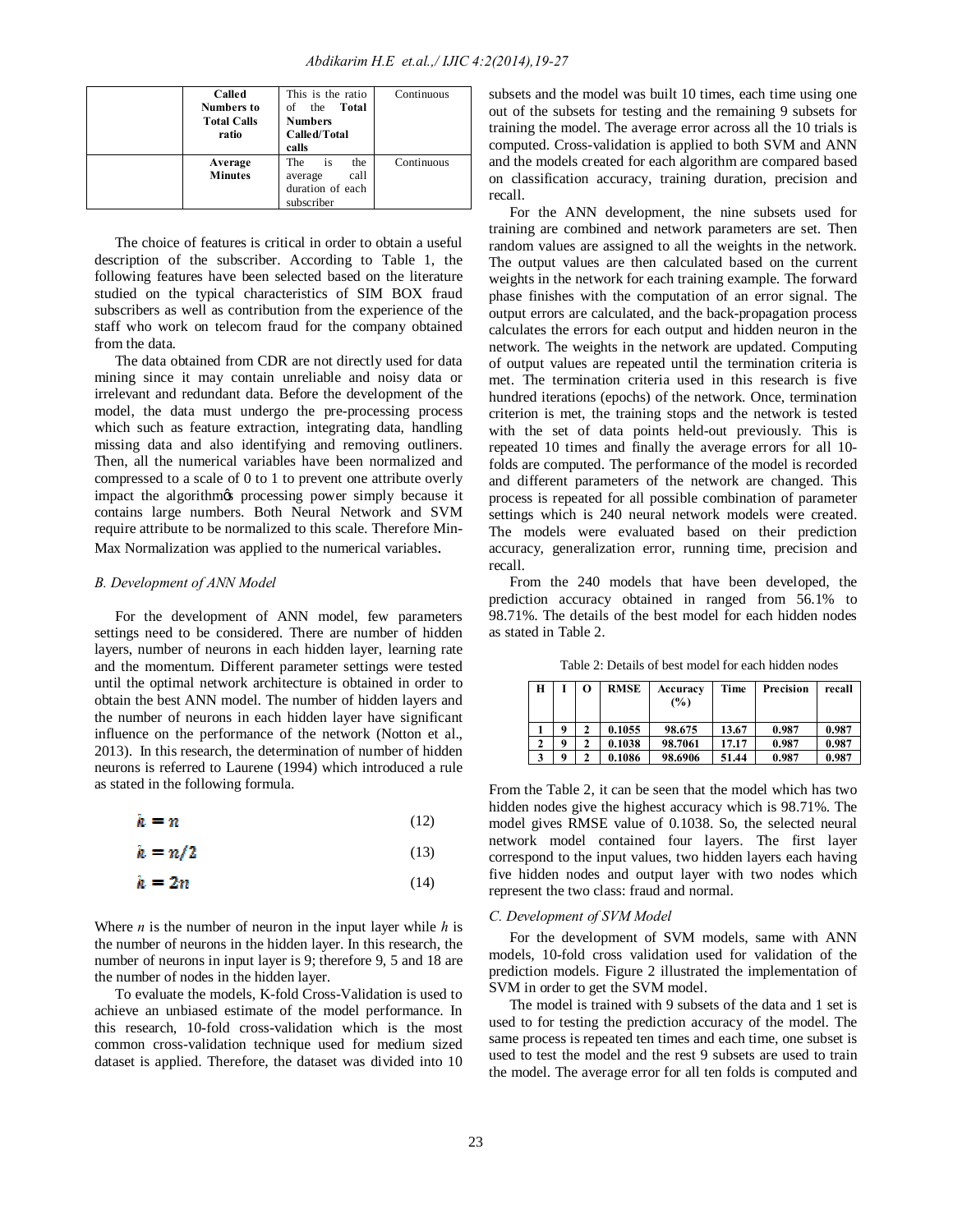the performance of each model is recorded. The process is repeated for all combinations of three kernel functions and 40 SVM models were developed. The models were evaluated in terms of prediction accuracy, running time, precision and recall in order to find the best SVM model. Table 3 shows the best model for each kernel functions.



Fig. 2: Flow of SVM implementation

Table 3: Details of best model for each kernel functions

| Kernel<br>function    | Polynomial<br>- Degree | Gamma | l C  | <b>RMSE</b> | Accuracy | Time  | Precisi<br>on | Recall |
|-----------------------|------------------------|-------|------|-------------|----------|-------|---------------|--------|
| Linear/<br>Polynomial |                        |       | 1000 | 0.1067      | 98.862   | 19.71 | 0.989         | 0.989  |
| <b>RBF</b>            | ٠                      | 0.125 | 1000 | 0.1059      | 98.8776  | 5.68  | 0.989         | 0.989  |

From Table 3, it can be seen that the model that used RBF as a kernel function gives the highest accuracy than linear and Polynomial, which is 98.9%. The model also gives lower RMSE value which is 0.105. So, the model is selected as the best model for SVM model.

#### IV. RESULTS AND DISCUSSION

This section discusses the performance results in comparing the SVM and ANN models. A number of evaluations of SVM and ANN models are compared, interpreted and presented. By summarizing the comparison of SVM and ANN models in terms of accuracy, time, and generalization error, the performance results of SVM model for handling the fraud detection is much better than the ANN model. Comparative results on selected SVM and ANN model are provided in Table 4.

| Table 4 Comparison of selected SVM and ANN model |  |  |  |
|--------------------------------------------------|--|--|--|
|--------------------------------------------------|--|--|--|

| <b>Features</b> | <b>SVM Best Model</b> | <b>ANN Best Model</b> |  |  |
|-----------------|-----------------------|-----------------------|--|--|
| <b>RMSE</b>     | 0.105                 | 0.104                 |  |  |
| Accuracy        | 98.9%                 | 98.7%                 |  |  |
| Time            | 5.68                  | 17.17                 |  |  |

From Table 4, it can be seen that SVM model gives better performance compared to ANN. However, cross-validation is the average performance of the models and cannot represent the true performance of the model. To compare the two models, the same parameter settings of the two models were applied with different percentages of training and testing datasets. The dataset have been partitioned into two parts: a training part which is used for training the algorithm and a test part which is used for testing. The percentage of the training and testing was varied in order to study the variations of performance caused by change in the ratio of training to testing partitions of the dataset. For the selection of samples in training and testing portions, the percentage of each class in each portion is preserved. The training and testing portions used contain 10:90, 30:70, 50:50, 70:30 and 90:10.

Then, to compare the classification accuracy of SVM and ANN models, three criteria are chosen which are 1) false negative and false positive rate, 2) classification accuracy evaluation and 3) model building duration evaluation. In the first comparing evaluation, a comparing between false negative rate and false positive rate for both selected SVM and ANN model was conducted.

#### *A. False Negative Rate and False Positive Rate Evaluation*

This section evaluates the comparison of ANN and SVM model in terms of false negative and false positive rate. False positive is the number of normal subscribers that are mistakenly classified as fraud and false negative rate is the number of subscribers that are fraud but mistakenly classified as normal subscriber. This comparison is done in order to find which model presents the best performance in terms of identifying the accurate value of normal and fraud subscribers. Table 5 show the confusion matrix of SVM and ANN model.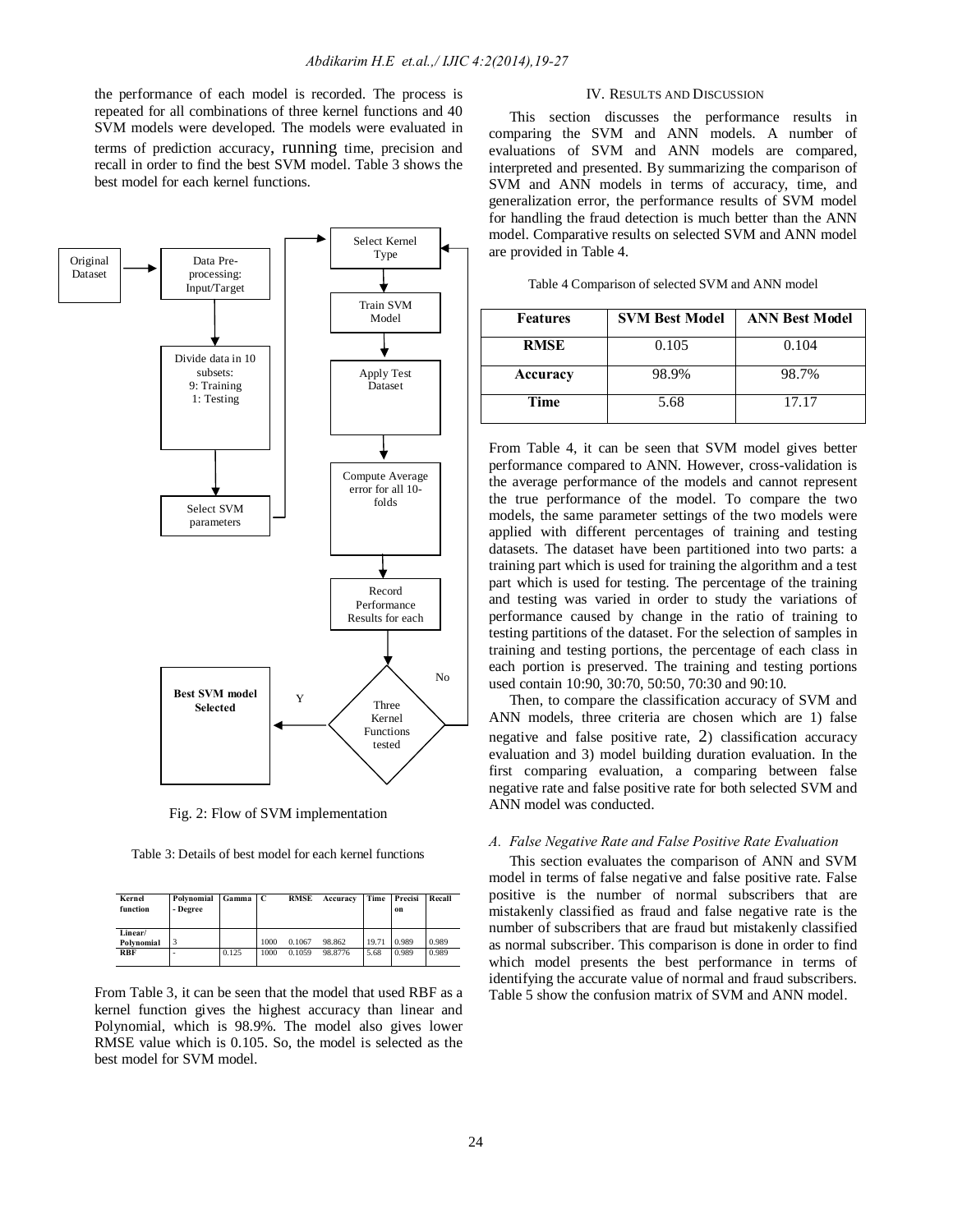|        | Normal<br><b>ANN</b><br><b>SVM</b> |      | Fraud      |            |
|--------|------------------------------------|------|------------|------------|
|        |                                    |      | <b>SVM</b> | <b>ANN</b> |
| Normal | 4269                               | 4269 | 20         | 20         |
| Fraud  | 52                                 | 63   | 2074       | 2063       |

Table 5 Confusion matrix of SVM and ANN models

In the confusion matrix shown in Table 5, the columns represent the predicted values and rows represent the actual cases. In short, the SVM model was able to correctly classify 2074 out of 2126 fraud subscribers and 4269 out of 4289 normal subscribers. Fraud is the negative target value, false negative count is 52 and false positive count is 20. On the contrary, the confusion matrix of ANN model as presented in Table 5, 2063 out of 2126 fraud subscribers was correctly classify. The ANN model also was able to correctly classify 4269 out of 4289 normal subscribers. Since the fraud is represent the negative target values, so false negative count for ANN model is 63 and false positive count for ANN model is 20. Hence, it can be concluded that SVM model is better than ANN model. Figure 3 shows the comparison of false negative rate of SVM and ANN.

Figure 3 compares the false negative rate of the two models. The false negative rate of SVM and ANN were very close when 10 to 50 percent of the dataset was used for training.



Fig. 3 Comparison of false negative rate of the SVM and ANN

For both models the false negative rates was declining gradually as the training dataset was increased. However, the false negative rate suddenly increased dramatically for ANN model when more than 50% of the dataset was used for training and continued to increase as the percentage ratio is increased. On the other hand, the false negative rate continued to decline when SVM model was used and percentage of training dataset was increased to 70%. From this point, false negative rate again started to increase when the training dataset was increased. The minimum false negative rate that could be achieved by ANN was 2.46 when 10% of the dataset was used for training. On the other hand, SVM was able to achieve 1.42 when 70% of the dataset was used for training. After 50% of training dataset, the ANN model performance was degrading significantly to as high as 8.8. Therefore, SVM

have shown better performance in correctly classifying fraud subscribers. Figure 4 shows the comparison of false positive rate of SVM and ANN.

Figure 4 compares the false positive rate of the two models. The figure shows that the false positive rate decreased steadily to a very low rate when more than 50% of the dataset is used for training. On the other hand, the changes in false positive rate when SVM is used are relatively small as the percentage training data is increased. The figure shows that ANN was able to achieve 0% of false positive rate when 90% of the dataset was used for training the model. On the other hand, the minimum rate achieved by SVM was 0.65 when 10% of the dataset was used for training. This means ANN model have shown better performance in classifying normal subscribers correctly. However, in this research wrong classification of fraud subscribers is more important than wrong classification of normal subscribers. Because subscribers that are detected as fraud can be further investigated to prove that they are really fraud but fraud subscribers that are classified as normal will remain undetected



Fig. 4 Comparison of false positive rate of SVM and ANN

## *B. Classification Acuuracy Evaluation*

A comparison of the classification accuracy for SVM and ANN model was also compared out. Classification accuracy of SVM is compared with ANN model in order to measures the percentage of subscribers that were correctly classified. 10%, 30%, 50%, 70% and 90% of the dataset were used for training the SVM and ANN. Figure 5 shows the comparison of SVM and ANN in terms of classification accuracy.

Figure 5 gives the accuracy for 10-fold cross validation training of SVM and ANN. The highest classification accuracy achieved by ANN model was 98.686% when 30% of the dataset was used for training the model.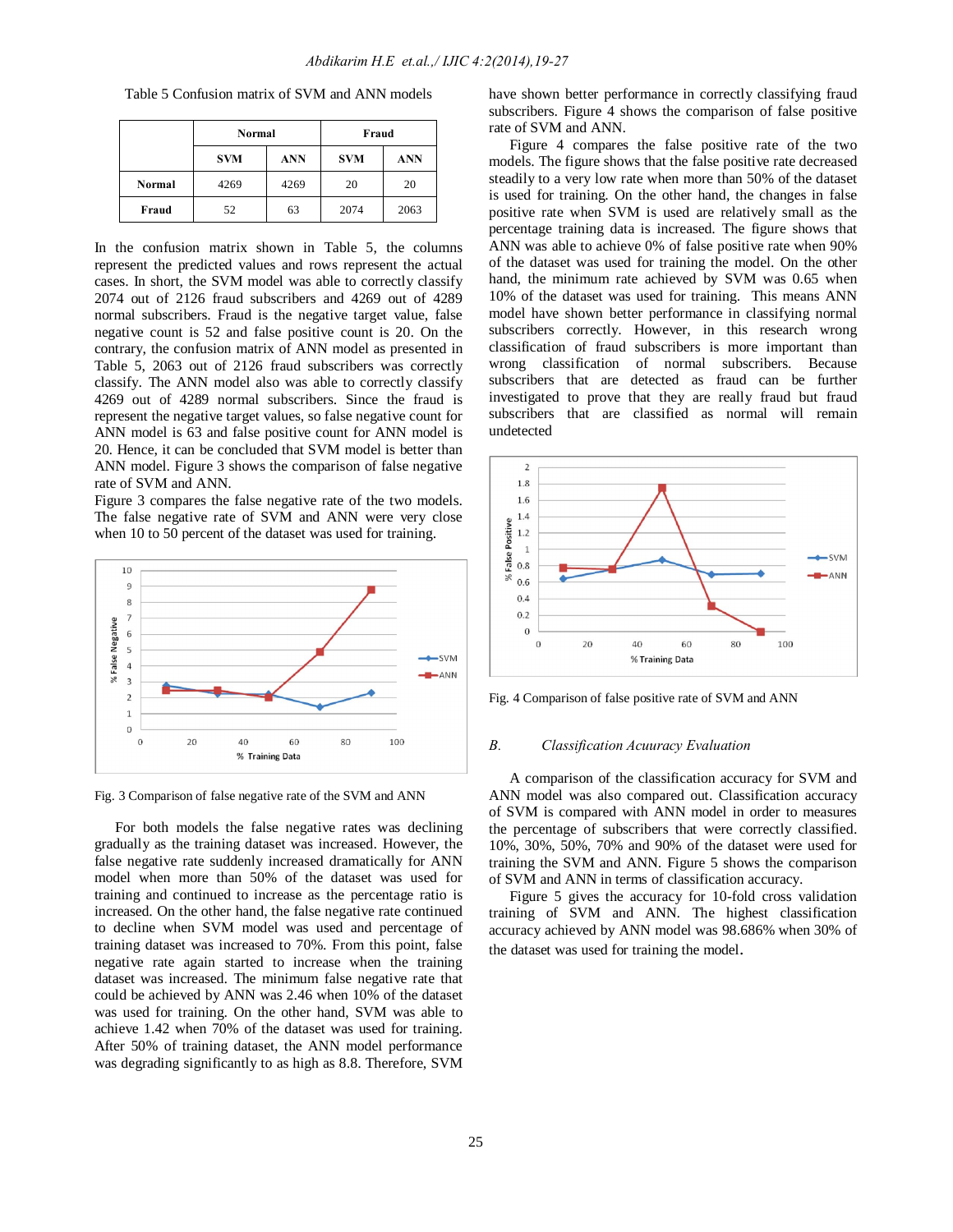

Fig. 5 Comparison of SVM and ANN classification accuracy

From this point, the performance of the model was degrading and finally when 90% of the dataset was used for training, the model has shown 97.04% classification accuracy. On the other hand, the performance of the SVM model was improving when 10 to 70% of the dataset was used for training the model. The highest classification accuracy achieved by SVM was 99.064% when 70% of the dataset was used for training, which compares the ANN about 0.3789%. The results obtained show that SVM have shown better performance than ANN model in trms of classification accuracy. In a word, SVM shows better performance in fraud detection compared to ANN in terms of classification accuracy.

#### *C.. Model Building Duration Evaluation*

For extensive comparison, the building and training duration of SVM and ANN mode was compared in Figure 6. The unit of time here is second.



Fig. 6 Comparison of SVM and ANN model training duration

This evaluation is conducted in order to show effect of sample size to the model since model building duration is the running time of training process

From Figure 6 we can see that SVM takes less time in model training and development. It can be clearly seen that SVM took more than three times less than the time taken by ANN model in building and training the model. For example,

when 70% of the training dataset was used to build the model, it has taken only 5.55 seconds for SVM, while it has taken 16.64 seconds for ANN model. This is more than three times the duration taken by SVM. SVM takes less time in building and training the models also means that SVM requires less computational power compared to ANN.

## V. CONCLUSION

This study compares the performance of ANN and SVM to detect SIM cards that are origination from SIM box devised and bypassing the GSM gateway of the telecom provider. The ANN and SVM models were developed and compared to each other. From the experiment, we found that ANN and SVM are able to detect GSM gateway bypass SIM box fraud. The experimental results has shown that SVM has better accuracy compared to ANN. SVM gave 99.06% accuracy while ANN model gave 98.69% accuracy. Therefore SVM approach is more appropriate to used classification model for SIM BOX fraud detection. However, hybridization method between SVM and other computational approach such as particle swarm optimisation (PSO) or genetic algorithm are expected to improve the capability of the developed SVM model.

## **ACKNOWLEDGMENT**

Special appreciative to reviewer(s) for useful advices and comments. The authors greatly acknowledge the Ministry of Higher Education (MOHE) for financial support through the ERGS vot num:R.J130000.7828.4L107 and Research Management Centre, UTM for the research support provided for this work.

### **REFERENCES**

- [1]. Adjaoute,A. (2013). System and Methods for adaptive identification of source of fraud, U.S Patent, 1-13.
- [2]. Azgomi, N.L. (2009). A Taxonomy of Frauds and Fraud Detection Techniques. Proceeding of CISTM 2009 Ghaziabad : India, 256-267.
- [3]. Bolton, R.J. & Hand, D.T (2002) Statistical Fraud Detection: A Review, Statistical Science 17,235-249.
- [4]. Cambridge **Advanced** Learner Dictionary&http://dictionary.cambridge.org/us/dictionary /british
- [5]. Chiu, N.H., & Guao, Y.Y. (2008). State classification of CBN grinding with support vector machine, Journal of Material Processing Technology, 201, 601-605
- [6]. Farvaresh, H. & Sepehri, M.M (2011) A data mining framework for detecting subscription fraud in telecommunication. Engineering Applications of Artificial Intelligence 24.1, 182-194.
- [7]. Ganji,V.R. & Mannem,S.N (2012), Credit card fraud detection using anti-k nearest neighbour algorithm, International Journal on Computer Science and Engineering,1035-1039.
- [8]. Hilas, C., & Sahalos. J. (2005). User profiling for fraud detection in telecommunication networks, 5th